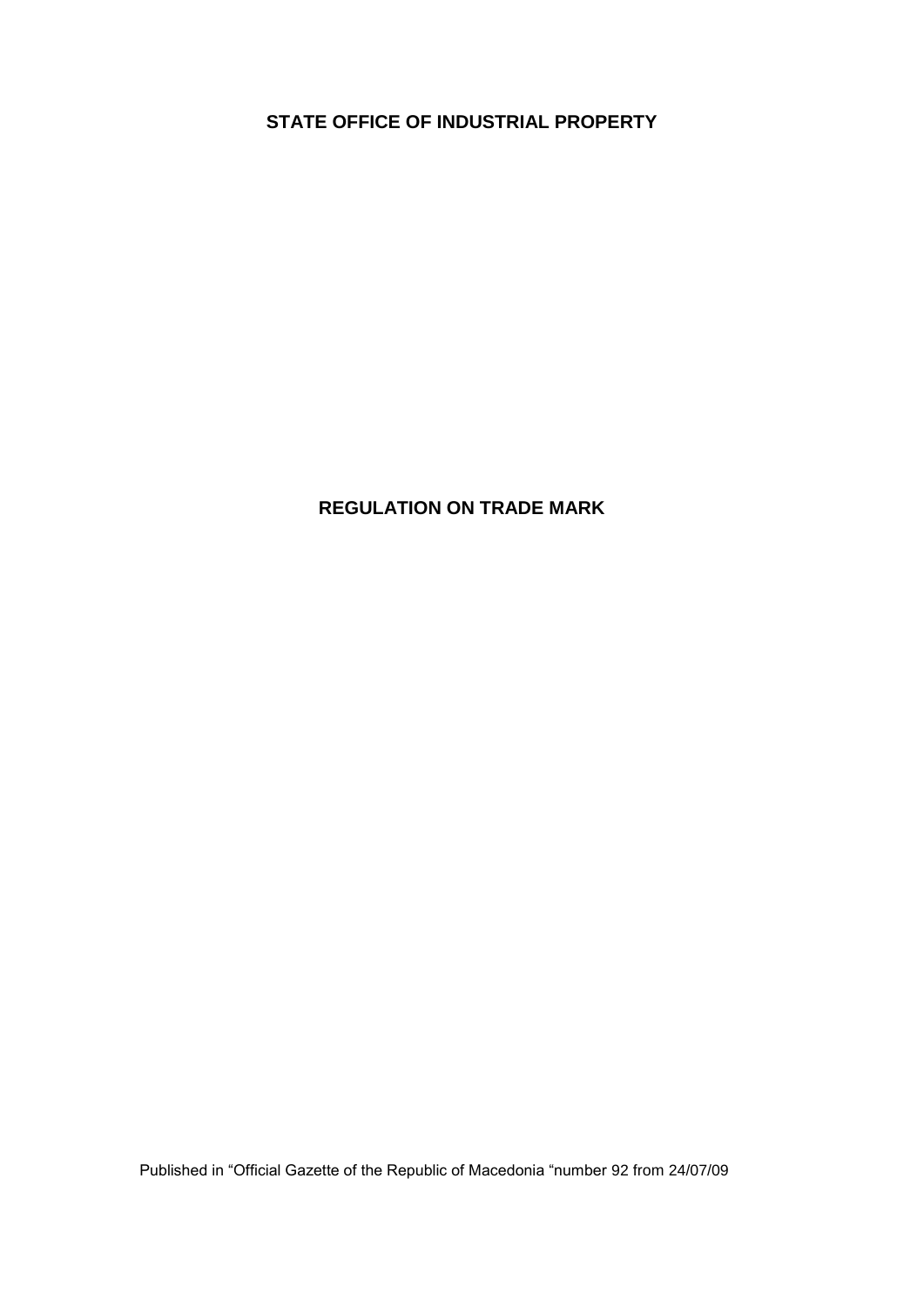On the base of Article 181 paragraph (3), 184 paragraph (2), 185 paragraph (6), 189 paragraph (2), 195 paragraph (4), 197 paragraph (4), 200 paragraph (4), 201 paragraph (3), 203 paragraph (2), 204 paragraph (2), 205 paragraph (6), 211 paragraph (5), 213 paragraph (2) and 225 paragraph (3),of the Law on Industrial Property ("Official Gazette of the Republic of Macedonia" No 21/2009), the Director of the State Office of Industrial Property enacts:

### **REGULATION**

#### **ON TRADE MARK**

### **I. GENERAL PROVISIONS**

#### **Content of the Regulation**

#### **Article 1**

This Regulation regulates the content and form of the trade mark application and other constituent elements and attachments to the application; the content and manner of maintaining the Register of trade mark application and the extract from the register; the content of the request for division of the trade mark application; the content of the request for priority right on trade mark and the content of the priority right certificate; application data for trade mark that are published in the Official Gazette of the State Office of Industrial Property; (hereinafter: Office), content of the opposition and manner of filing an opposition; content and manner of maintaining the register for trade mark and the content and form of the extract from the register; changes that are entered in the registers; content and form of the request and changes entry procedure; data which are published in the Official Gazette of the Office; the content of trade mark certificate; the content of the request for division of the trade mark registration; the content and form of the request for the renewal trade mark validity; content of the request for cancellation of a trade mark validity and procedure upon the application for international registration of the trade marks.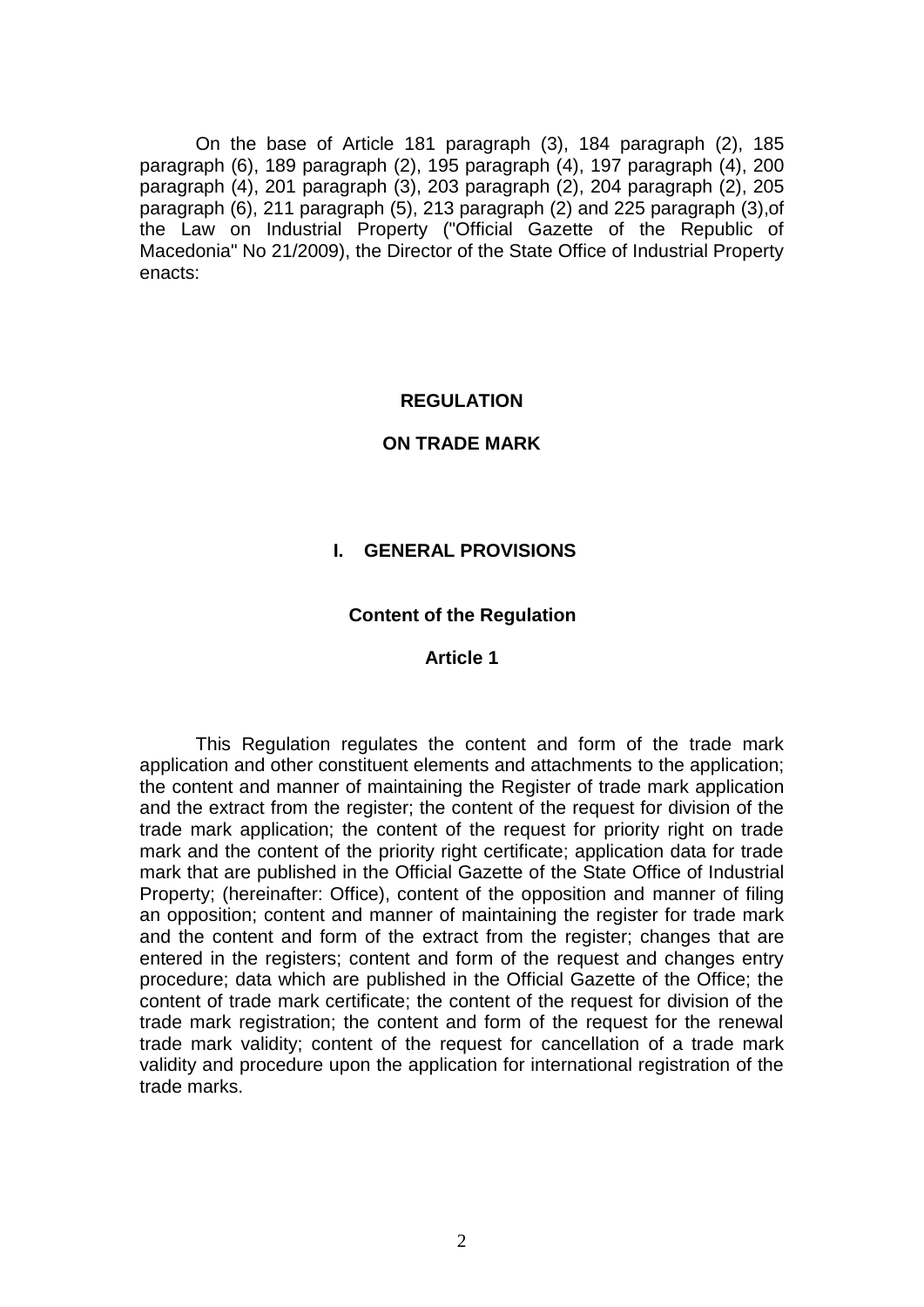# **II. APPLICATION FOR A TRADE MARK**

### **1. Content and form of the application**

## **Article 2**

(1) Trade mark application shall contain:

- 1) request for grant of a trade mark right, in the Form DZIS-TM1, on A4 paper in three copies;
- 2) appearance of the sign for which protection is sought and
- 3) list of goods or services.

### **Other constituent elements and attachments to the application**

### **Article 3**

(1) The following constituent elements and attachments shall be filed in written to the trade mark application of the Article 2 of this Regulation:

- 1) data for a joint agent, if the application is filed by more applicants;
- 2) general act for collective trade mark, if the application is filed for collective trade mark or rules for using of the certificate trade mark if the application is filed for corticated trade mark;
- 3) evidence for the recognized priority right, in accordance with Articles 187 and 188 of the Law on Industrial Property, if requested;
- 4) Power of attorney, if the application is filed through a representative and
- 5) evidence for paid appropriate fee;

(2) The constituent elements and attachments in paragraph (1) in this Article shall contain signature and seal of the applicant, or the representative, if the application is filed through a representative.

(3) If the constituent elements and attachments of paragraph (1) in this Article are filed additionally, they should contain the application number of the trade mark (hereinafter "TM-number"), as well.

## **Request for grant of a trade mark right**

### **Article 4**

(1) The request for granting trade mark right shall be filed in the Form DZIS-TM1, given in Appendix 1 which forms an integral part of this Regulation*.*

(2) If the space provided in the related section of the request for DZIS-ТМ1 is not sufficient, the requested data shall be enclosed as a separate supplement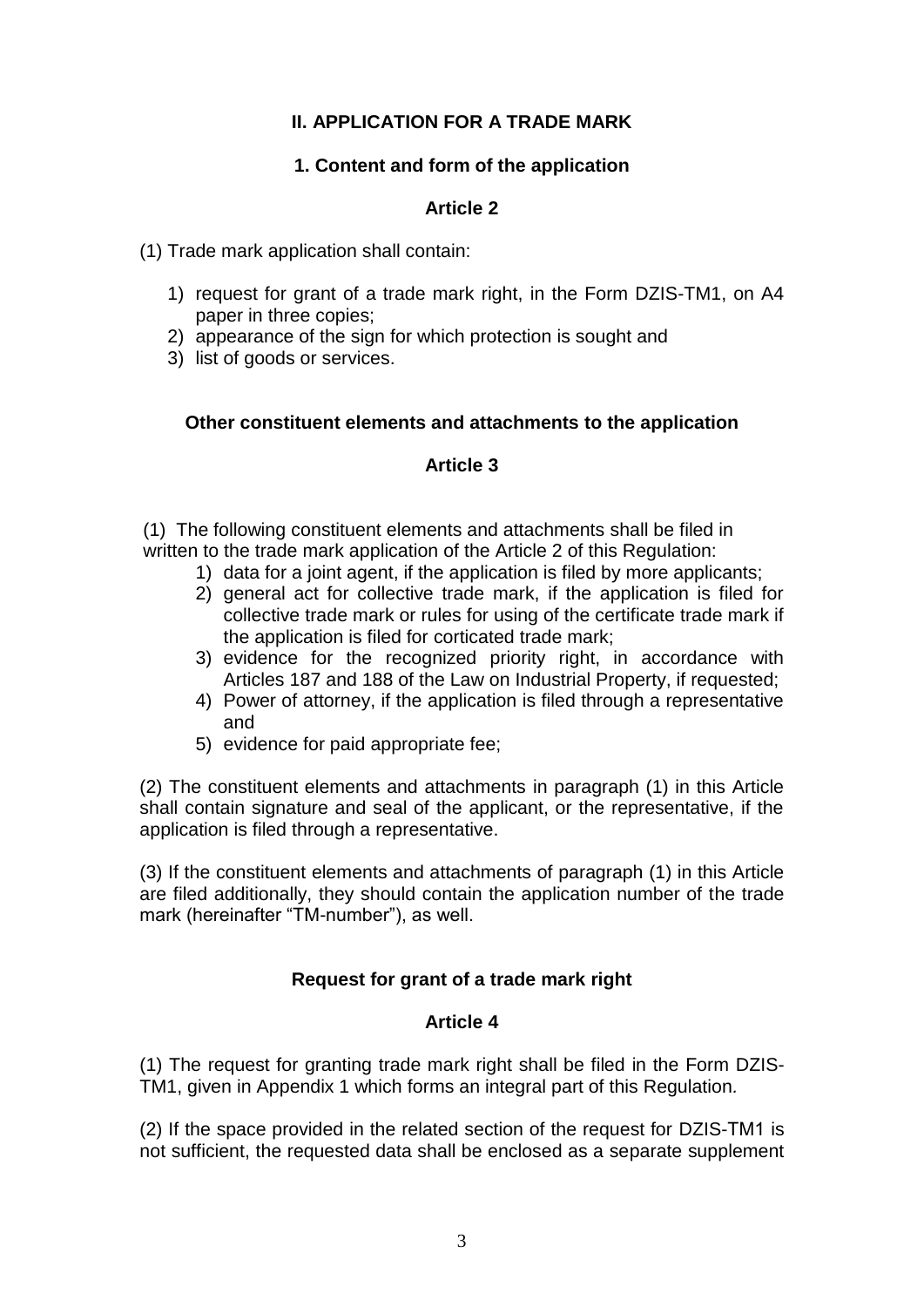to the Form in total content, indicating the number of the section to which the supplement refers to.

(3) The Office shall not examine data punctuality listed in the request for grant of a trade mark.

# **Verbal signs**

# **Article 5**

(1) If a trade mark application shall protect verbal sign (words, letters, numerals or their combination) it shall be indicated in the request.

(2) In the cases of paragraph (1) of this Article, the sign shall be inscribed on the marked space of the application Form, in printing letters or by electronic way.

(3) The verbal sign in all written documents, electronic collections of data and in the Official Gazette of the SOIP, shall be inscribed in standard letters used by the Office.

## **Transliteration and translation**

## **Article 6**

If the sign or parts of the sign are written in letters, which are not Cyrillic, or numerals, other than Arabic, the trade mark applicant may state, in the application, the transliteratin of the sign in Cyrillic letters or in Arabic numerals, i.e. the translation of the sign or its parts that have meaning, inscribed in a language, other than Macedonian.

## **Figurative signs**

## **Article 7**

(1) In case the trade mark application, which contains a request for protection of a sign, including figurative elements (sign in color, or a special form of the letters and other elements), the appearance of the sign shall be stick on the marked area in the request Form or recorded by electronic way.

(2) The three additional copies of the appearance of the sign in the Form shall be filed.

(3) In case a protection of a sign in color is sought, the application shall include the colors.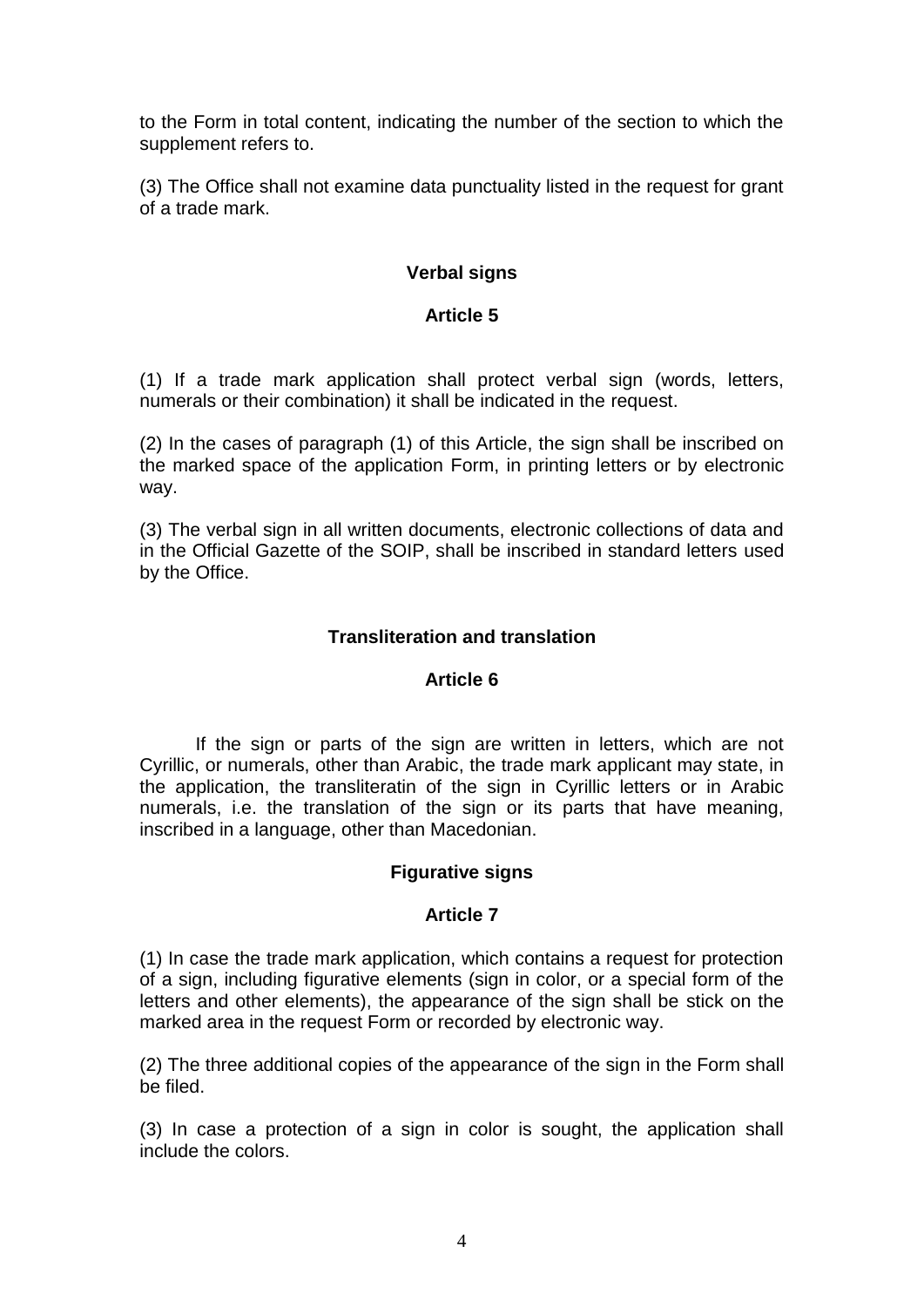(4) The sign should be made in such a manner as to be placed in a square with side length of 80 mm, whereas the distance between the two farthest points of the sign (horizontally, vertically or diagonally), should not be less than 15 mm.

(5) The sign must be clear, made on a quality paper and suitable for reproduction.

(6) Regarding the position of the sign in the space, in the procedure for grant of a trade mark right, the position of the sign presented on the Application Form shall be considered to be correct.

## **Three-dimensional signs**

### **Article 8**

(1) In case the trade mark application, contains a request for protection of a three-dimensional sign, presentation of the appearance of the sign shall be presented on the designated space in the requested Form. The presentation of the sign shall clearly indicate its three-dimensional shape.

(2) The three additional copies of the appearance of the sign in the Form shall be filed.

(3) In case a protection of the three-dimensional sign in color is sought the application shall include the colors.

## **List of goods and services**

## **Article 9**

(1) The goods, i.e. the services shall be ordered and identified according to the International Classification of goods and services, first of all stating the number of the class, afterwards the goods, i.e. the services encompassed with that class.

(2) If the space provided in the related section of the request for DZIS-ТМ1 is not sufficient, the requested number of the class shall be indicated only and the a separate list of goods and services shall be enclosed as supplement to the Form in total content, in three copies.

(3) Goods, i.e. services which may be set out in two or more classes, shall be specified by the expressions used in the International Classification for the goods and services (hereinafter: International Classification), so that the class can be determined on the basis of the formulation.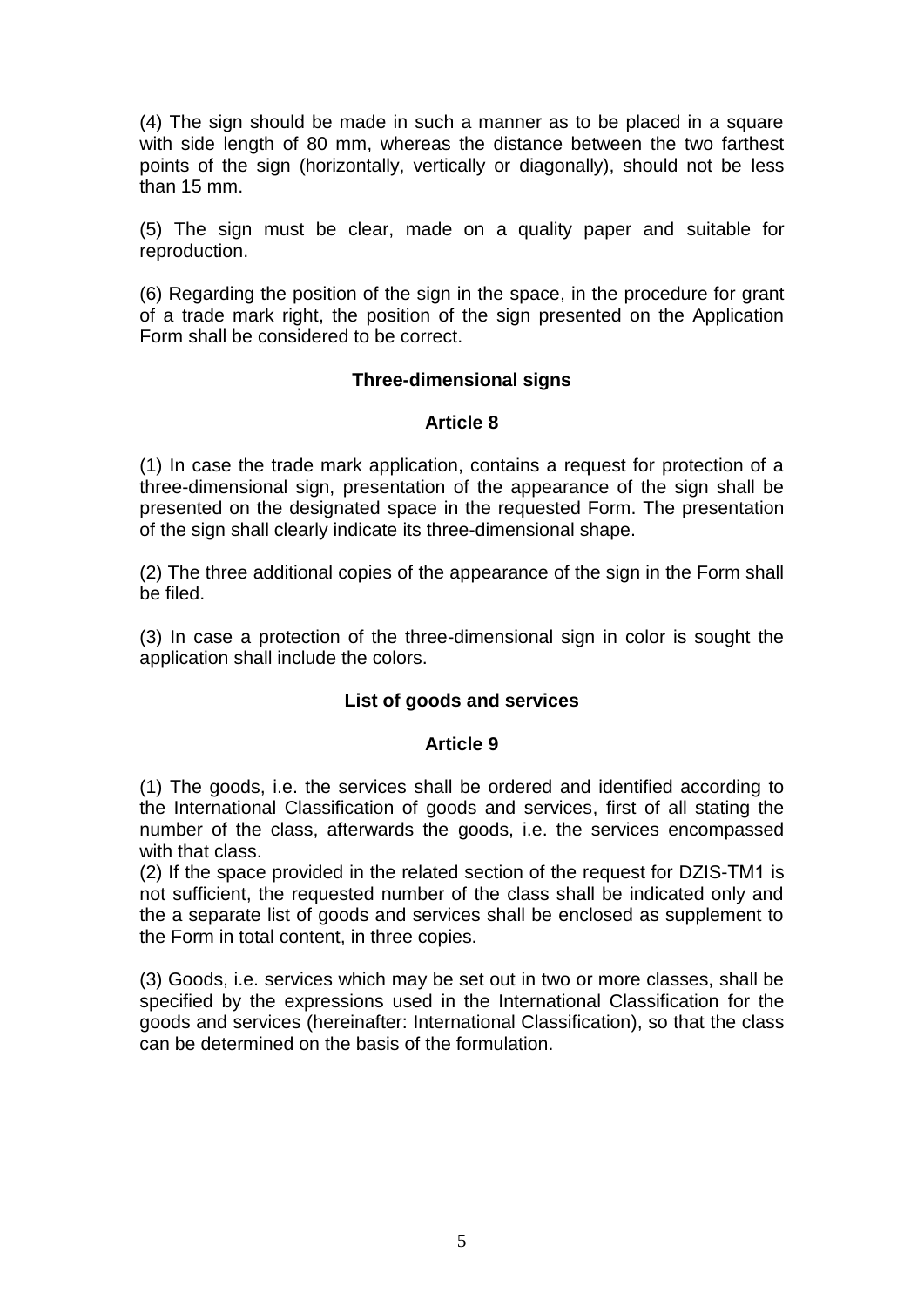### **III. REGISTER OF TRADE MARK APPLICATIONS AND EXTRACT FROM THE REGISTER**

## **Content and manner of maintaining the Register**

- (1) The Register of trade marks applications shall contains:
	- 1) TM-number and register number;
	- 2) filing data of the trade mark application;
	- 3) correspondence address; surname, name, address, telephone, fax and e-mail address;
	- 4) data of the applicant: surname, name and address of a natural person, i.e. company and registered seat of a legal person;
	- 5) representative data, if the application is filed through a representative: surname, name and address of a natural person, i.e. company and registered seat of a legal person;
	- 6) appearance of the sign, for which protection is sought;
	- 7) data for the type of the sign: goods, service; individual, collective, certificate;
	- 8) statement of the applicant that he/her is not sought exclusive rights on non distinctive elements of the sign;
	- 9) transliteration and translation of the sign;
	- 10)indicating number of classes and list of goods and services according to the International Classification of goods and services;
	- 11)data for the requested priority right: date of the first application, and name of a state in which the application is filed and number of the first application, i.e. name of the exhibition or the fair and date of the first display;
	- 12)data of the application division: number and date of the request, number and date of the desicion for division of the application and TMnumber of the divisional application and of the first application;
	- 13)datе of publishing the trade mark application;
	- 14)data for the filed opposition: number and date of opposition;
	- 15)data for the changes: number and date of the request, number and date of the decision and the pursued change;
	- 16)date for the assignment of the right: number and date of the request, number and date of the decision and data for the new applicant;
	- 17)data for paid fees and expenses;
	- 18)data for the filed international application: register number and date of the international application; number and date of the international registration:
	- 19)data for the Office decision;
	- 20)data for the judicial decision;
	- 21)data for the Administrative Court decision;
	- 22)data for the request for continuation of the procedure and decision, and
	- 23)data for the proposal of returning to the previous condition and decision.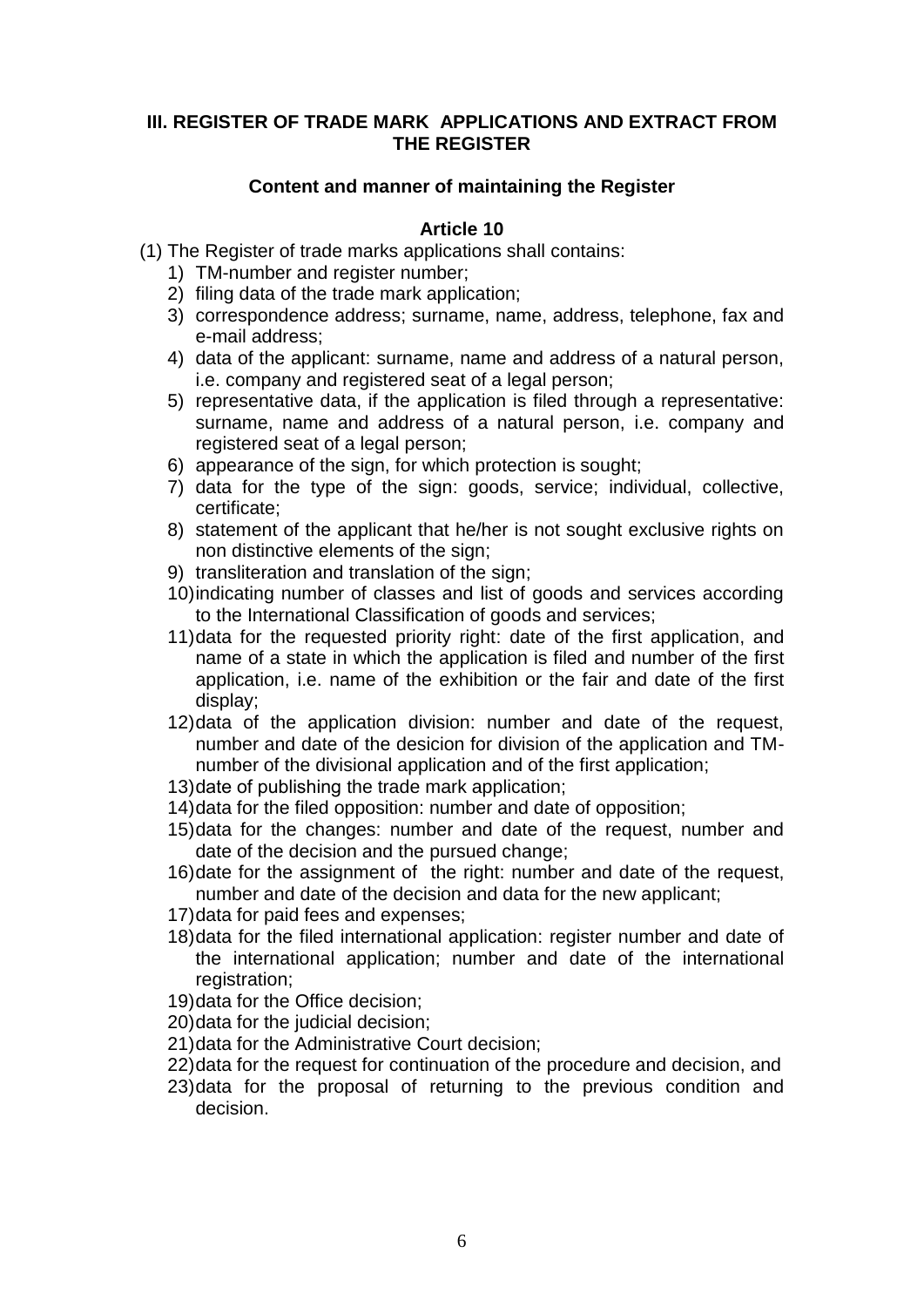(2) The Register of paragraph (1) in this Article shall be maintain in electronic form.

# **Extract from the Register of applications**

## **Article 11**

(1) The Office shall issue an extract from the register of trede mark applications upon a request of an interested party, indicating TM-number after an evidence for paid fees is enclosed.

(2) The extract from the register of industrial design shall contain data from Article 10 of this Regulation, in accordance with the condition on the day indicated in the extract.

# **IV. DIVISION OF THE APPLICATION**

# **Content of the request for division of the application**

## **Article 12**

(1) The request for division of the trademark application shall contain:

- 1) indication the request for division of the application;
- 2) filing date and number of the first application;
- 3) applicant's data (identical to the data of the first application);
- 4) data for the representative, if the request is filed through a representative;
- 5) list of goods and services, which shall be filed for a divisional application as a separate part from the list of goods and services from the first application and
- 6) evidence for paid fee for division of the application.
- (2) To every divisional application, a number of new applications equal to the number of the applications deriving from the division shall be filed, in the Form DZIS-TM1*,* given in Appendix 1 of this regulation.
- (3) Every application shall be given a new TM number.

# **V CERTIFICATE FOR PRIORITY RIGHT**

## **Content of the request**

- (1) The request for issuing the certificate for the priority right shall contain:
	- 1) indication of the request for issuing a certificate for the priority right;
	- 2) TM number which the certificate issue is required for;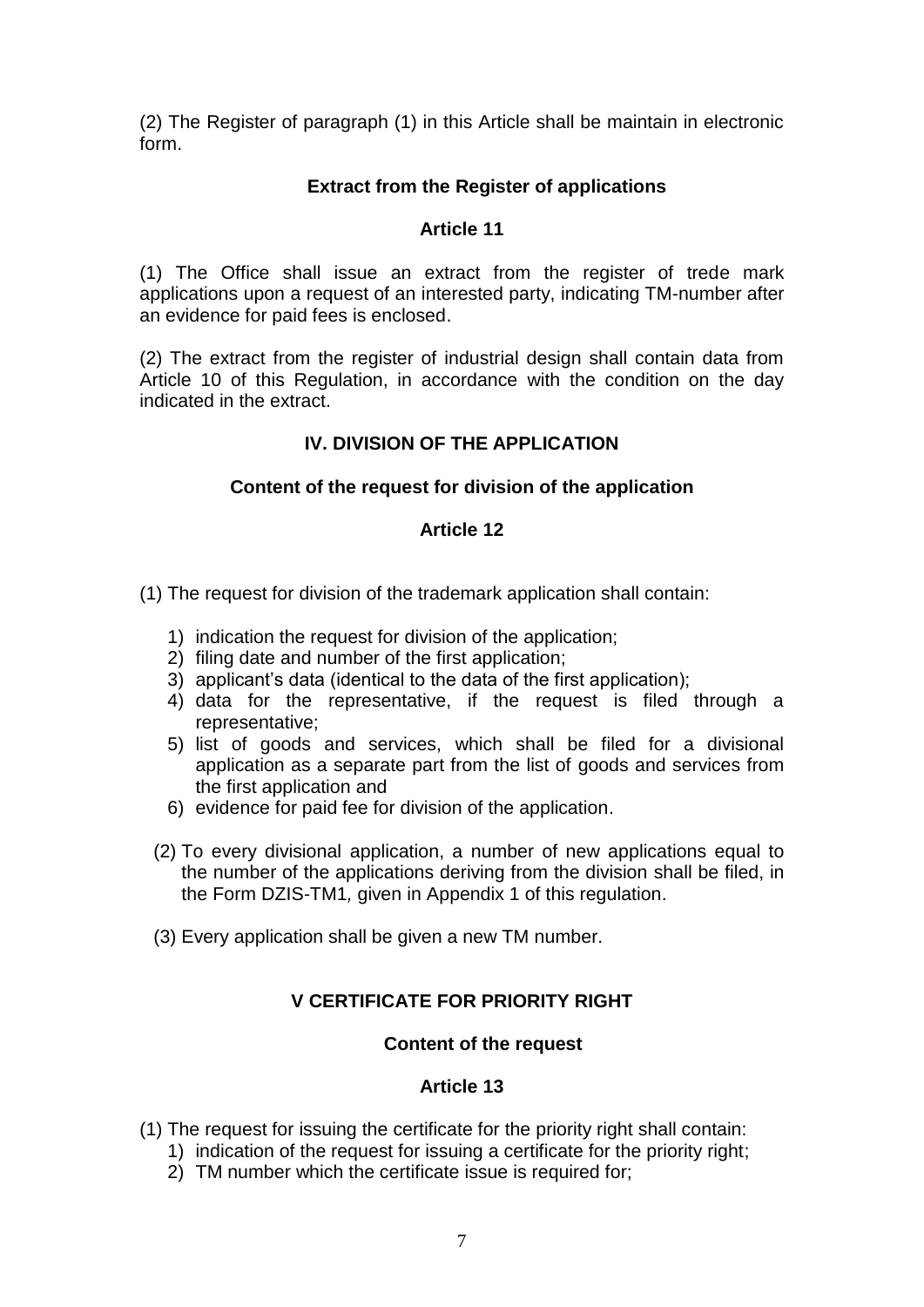- 3) data of the person filing the request;
- 4) indication of the needed number of certificates for the priority right;
- 5) signature and seal of the person filing the request, i.e. the representative and
- 6) evidence for a paid appropriate fee.

## **Content of the certificate**

### **Article 14**

- (1) The certificate for the priority right shall contain:
	- 1) data of the applicant; surname, name and address of a natural person, i.e. company and registered seat of a legal person;
	- 2) TM-number;
	- 3) filing date of the trade mark application;
	- 4) appearance of the sign;
	- 5) indication of the colors, in case of sought protection of the sign in color;
	- 6) indication of the type of the trade mark;
	- 7) list of goods and services and
	- 8) indication that the data in the certificate are identical to the data from the trade mark application.

(2) Data of paragraph (1) in this Article shall be identified by INID-codes for identification of bibliographic data of the trade marks for goods and sevices, established by the World Intellectual Property Organization (hereinafter: "INID-codes").

## **VI. PUBLICATION OF THE DATA FROM THE TRADE MARK APPLICATION**

## **Article 15**

(1) The following data for the trade mark application shall be published In the Official Gazette of the Office:

- 1) ТМ-number;
- 2) filing data of the trade mark application;
- 3) data for the requested priority right (date of the first application, and name of a state in which the application is filed and number of the first application, i.e. name of the exhibition or the fair and date of the first display);
- 4) filing date and number of the first application if is a divisional application;
- 5) publishing date of the application;
- 6) data of the applicant; surname, name and address of a natural person, i.e. company and registered seat of a legal person;
- 7) representative data, if the application is filed through a representative: surname, name and address of a natural person, i.e.company and registered seat of a legal person: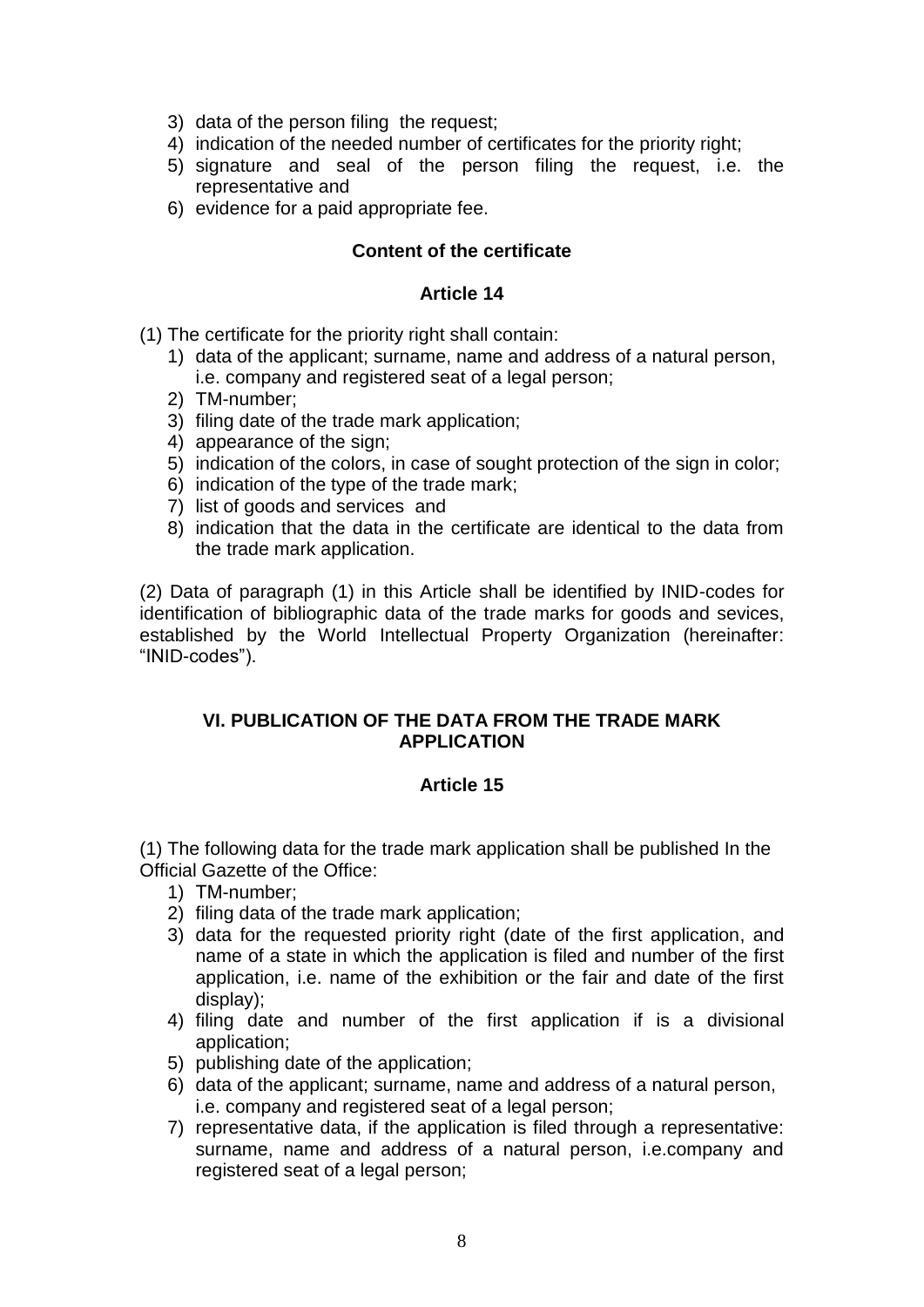- 8) appearance of the sign, transliteration and translation;
- 9) indication of the colors, in case of sought protection of the sign in color;
- 10)indication that the protection of the three-dimensional sign is sought if such protection is required;
- 11)Indication that a protection of the collective, i.e. certificate sign is sought if such protection is required;
- 12)statement of the applicant that he/her is not sought exclusive rights on non distinctive element of the sign and
- 13)numbers of the classes according to the International Classification and list of goods and services.

(2) The data of paragraph 1, of this Article shall be indicated with INID-codes.

(3) The Office shall republish the trade mark application, in case of significant deficiencies in the first publication.

(4) If after the publishing of the application data there are changes of the applicant data and sought right, those shanges and appropriate data in paragraph (1) of this Article, shall be published in the Official Gazette of the Office.

# **VII OPPOSITION TO A PUBLISHED TRADE MARK APPLICATION**

## **Content of the opposition**

## **Article 16**

The opposition to a published application shall contain:

- 1) data for the person filing the opposition: surname, name and address of a natural person, i.e. company and registered seat of a legal person;
- 2) representative data, if the opposition is filed through a representative: surname, name and address of a natural person, i.e.company and registered seat of a legal person;
- 3) data of the applicant: surname, name and address of a natural person, i.e. company and registered seat of a legal person;
- 4) ТМ-number and date of publication;
- 5) number of classes according to the International Classification, i.e. a list or a part of the list of goods and services, related to the filed opposition;
- 6) reasons for filing the opposition and evidence for those reasons, and
- 7) evidence for paid opposition fee.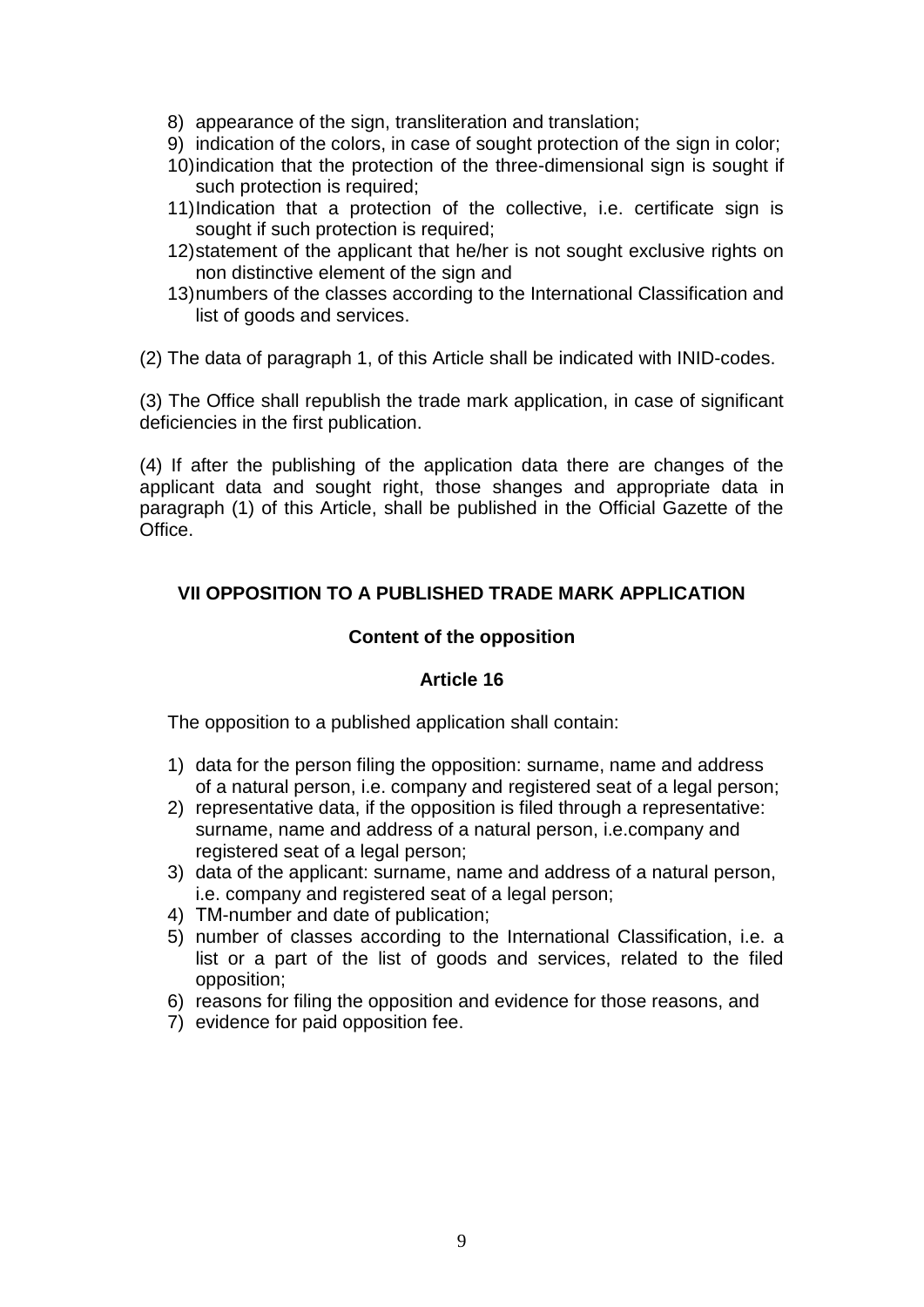## **Manner of filing an opposition**

- (1) The opposition shall be filed to the Office in written form with an explanation for the reasons for filing the opposition along with the appropriate documents.
- (2) If the opposition is filed on the base of identity or similarity of a previously registered trade mark, or well-known trade mark, or a trade mark with reputation, the person filing the opposition must file evidences that his/her mark is protected, or became well-known or is mark with reputation in the Republic of Macedonia before the priority right from the published application.
- (3) If the opposition is filed on the basis of infringement of the trade mark by the representative, i.e. the agent of the right holder, the person filing the opposition must prove that his/her trade mark is protected in some Member-State of the Paris Union or the World Trade Organization, and that his/her agent, i.e. agent is authorized merely for representation, i.e. presentation.
- (4) If the opposition is filed on the base of identity or similarity of the sign from the published application with name and surname or an image of the physical entity, the person filing the opposition must prove, by presenting relevant documentation, that those personal rights existed prior to the priority right of the published application.
- (5) If the opposition is filed on the basis of infringement of other industrial property right, the person filing the opposition must submit evidence which visibly shows that the recognition of the published trade mark application infringes certain earlier industrial property right.
- (6) If the opposition is filed on the basis of copyright infringement, the person filing the opposition must submit an evidence of the authorship, to indicate the authors work that is subject of infringement and list the evidences which show that the recognition of the trade mark of the published application infringes the authors work.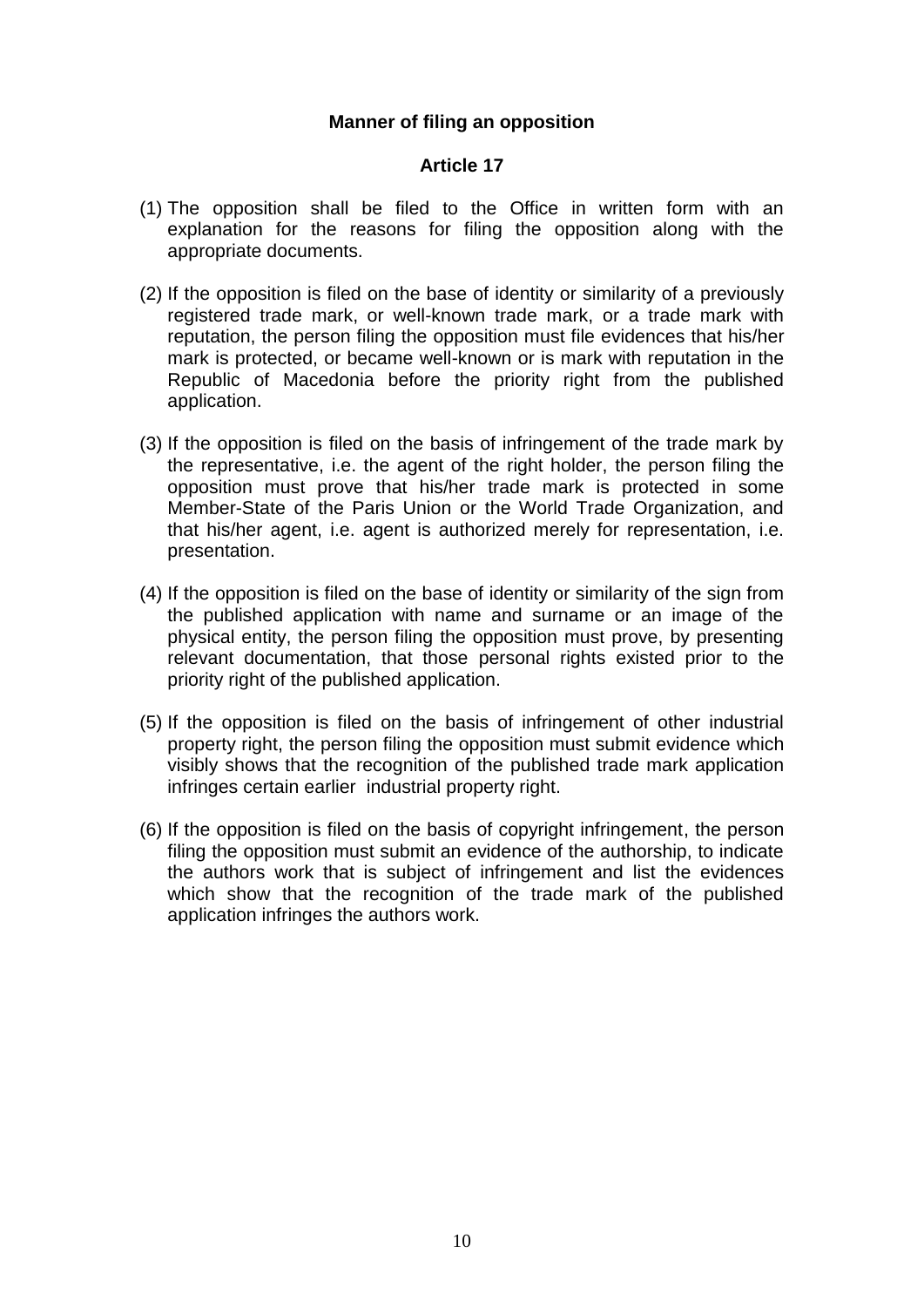### **VIII. REGISTER OF TRADE MARKS AND EXTRACT FROM THE REGISTER**

## **Content and manner of maintaining the Register**

## **Article 18**

(1) The Register of Trade Marks shall contain:

- 1) register number of the trade mark;
- 2) ТМ-number and filing data of the trade mark application;
- 3) data for the trade mark-holder: surname, name and address of a natural person, i.e. company and registered seat of a legal person;
- 4) data for the representative, if the trade mark holder has a representative: surname, name and address of a natural person, i.e. company and registered seat of a legal person;
- 5) number and date of the decision for granting of the trade mark right;
- 6) data for the publishing of the registered trade mark (number of the Official Gazette of the Office);
- 7) appearance of the trade mark;
- 8) data for the type of the trade mark (goods, service; individual, collective, certificate);
- 9) transliteration and translation of the trade mark;
- 10)statement of the applicant that he/her is not sought exclusive rights on non distinctive elements of the sign;
- 11)indication of the numbers of classes and list of goods and services according to the International Classification of goods and services;
- 12)data for the recognized priority right (date of the first application, and name of a state in which the application is filed and number of the first application, i.e. name of the exhibition or the fair and date of the first display);
- 13)validity date of a trade mark and data for renewal of trade mark validity;
- 14)data for the changes regarding the registered trade mark and the trade mark holder (number and date of the request, number and date of the decision and the pursued change);
- 15)data for assigement of right (number and date of the request, number and date of the decision and data for the new right- holder);
- 16)data for division of the registered trade mark: number and date of the request, number and date of the desicion and registar number of the divided registration and of the basic registration;
- 17)data for the filed international application ( register number and date of the international application);
- 18)data for the judicial decision;
- 19)data for the cancelation of trade mark validity, i.e. declaring nullification (number and date of the request, i.e. proposal, number and date of the decision, legal grounds and cancelation date);
- 20)data for the Administrative court decision;
- 21)data for the request for continuation of the procedure and decision, and
- 22)data for the proposal of returning to the previous condition and decision.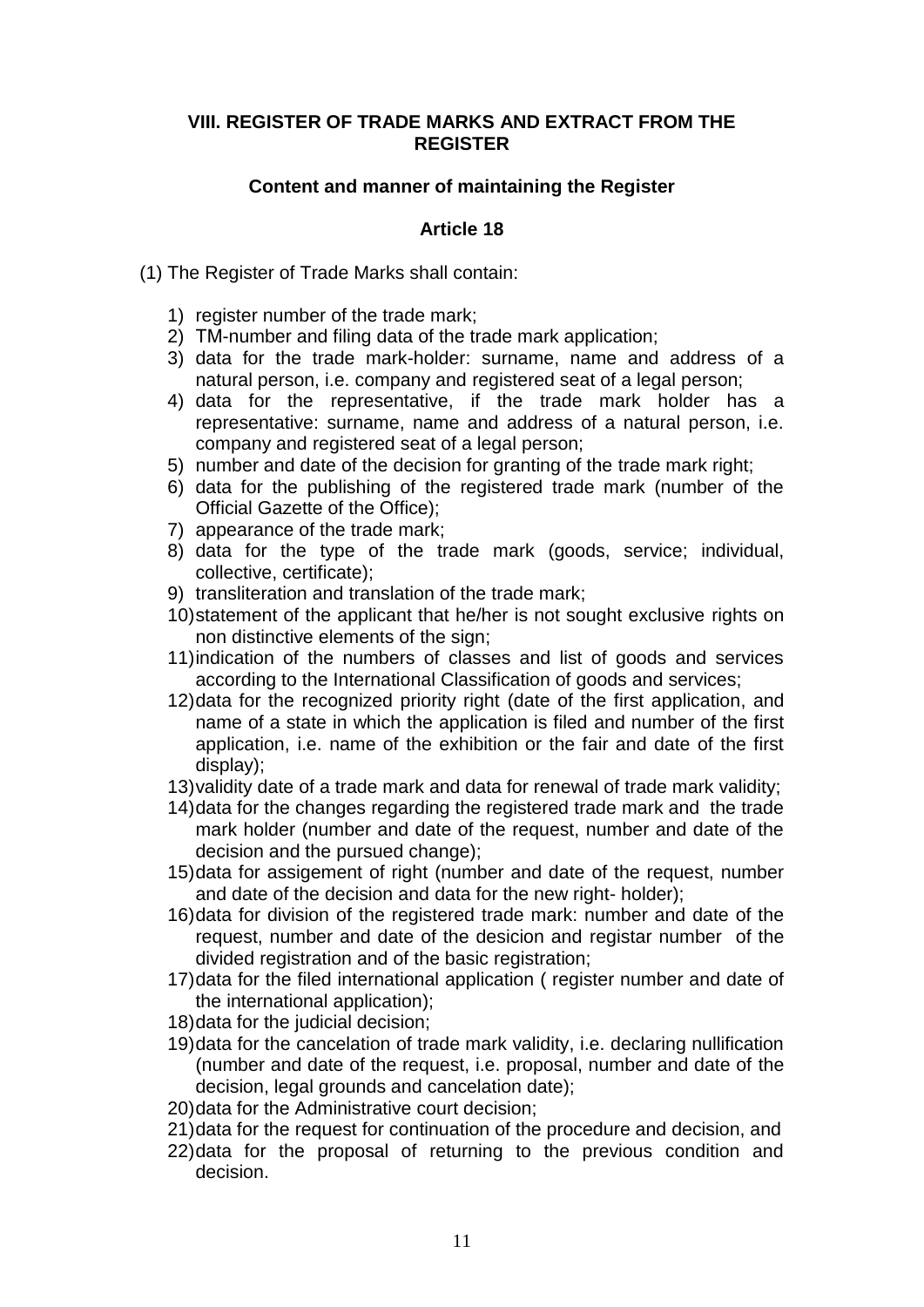(2) The Register of paragraph (1) in this Article shall be maintaining in an electronic form.

# **Extract from the Register of Trade Marks**

## **Article 19**

- (1) The extract form the Register of trade mark shall be issued by the Office upon a request of an interested party, indicating the register number of the trade mark and after enclosing evidence for the paid fees.
- (2) The extract from the Trade Mark Register shall contain the data of the Article 18 of this Regulation, according to the condition on the day indicated in the extract.

# **IX. PUBLISHING THE DATA ON THE TRADE MARK**

- (1) The following data concerning the granting of the trade mark right shall be published In the Official Gazette of the Office:
	- 1) registration number of the trade mark and date of entering in the Register;
	- 2) TM-number, date of filing the trade mark application;
	- 3) validity date of a trade mark;
	- 4) date of publication;
	- 5) data for the recognized priority right: date of the first application and name of a state in which the application is filed and number of the first application, i.e. name of the exhibition or the fair and date of the first display;
	- 6) number and date of the first application, if the application is divisional;
	- 7) data for the trade mark-holder: surname, name and address of a natural person, i.e. company and registered seat of a legal person;
	- 8) data for the representative, if the trade mark holder has a representative: surname, name and address of a natural person, i.e. company and registered seat of a legal person;
	- 9) appearance of the trade mark, transliteration and translation;
	- 10)statement of the applicant that he/her is not sought exclusive rights on non distinctive elements of the sign;
	- 11)indication of the colors of the trade mark, if the trade mark is in color;
	- 12)indication for three-dimensional trade mark;
	- 13)indication for collective, i.e. certificate mark;
	- 14)numbers of the classes according to the International Classification and list of products and services and
	- 15)relevant data from the decision for devision of the registered trade mark.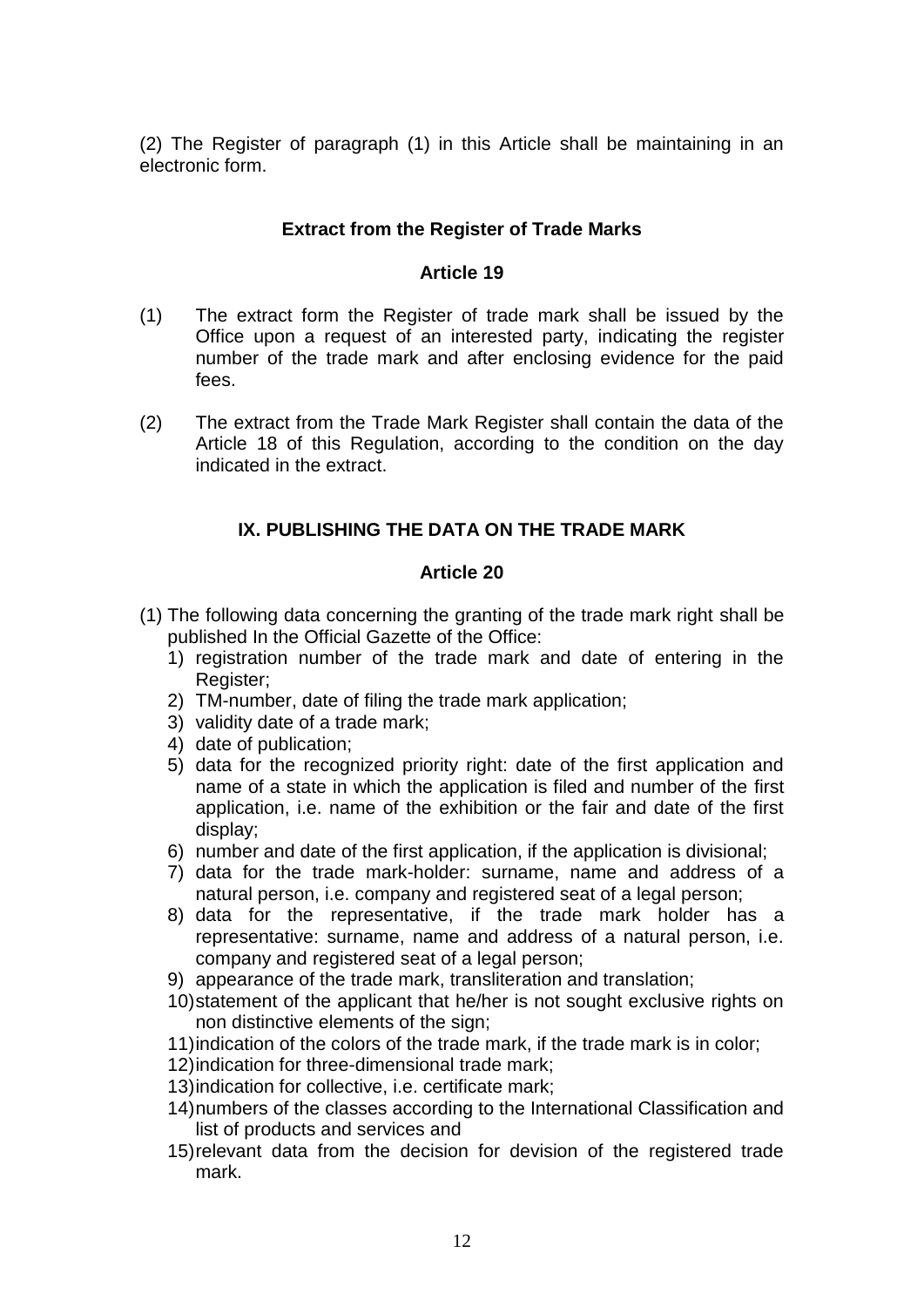- (2) The data on paragraph 1, of this Article shall be indicated with INID-codes.
- (3) The following data shall be published In the Official Gazette of the Office:
	- 1) Changes entered in the Register for trade marks;
	- 2) Assigement of a right;
	- 3) Renewal of a trade mark validity and
	- 4) Cancelation of trade mark validity.

# **X. TRADE MARK SERTIFICATE**

# **Content of the certificate**

# **Article 21**

- (1) The trade mark certificate shall contain:
	- 1) register number of the trade mark;
	- 2) ТМ-number;
	- 3) data for the trade mark-holder: surname, name and address of a natural person, i.e. company and registered seat of a legal person;
	- 4) 4) numbers of the classes according to the International Classification;
	- 5) data for the recognized priority right;
	- 6) validity date of a trade mark;
	- 7) publishing date of the registered trade mark (number of the Official Gazette of the Office);
	- 8) appearance of the sign;
	- 9) statement of the applicant that he/her is not sought exclusive rights on non distinctive elements of the sign and
	- 10)List of goods and services.
- (2) The data of paragraph (1) of this Article shall be identified by INID-codes.

# **XI. DIVISION OF THE REGISTERED TRADE MARK**

## **Content of the request**

## **Article 22**

- (1) The request for division of the registered trade mark shall contain:
	- 1) indication the request for division of the registered trade mark;
	- 2) registration date and registracion number of the first registration;

3) data for the trade mark- holder (identical with the data of the first registration);

4) data for the representative, if the request is filed through representative;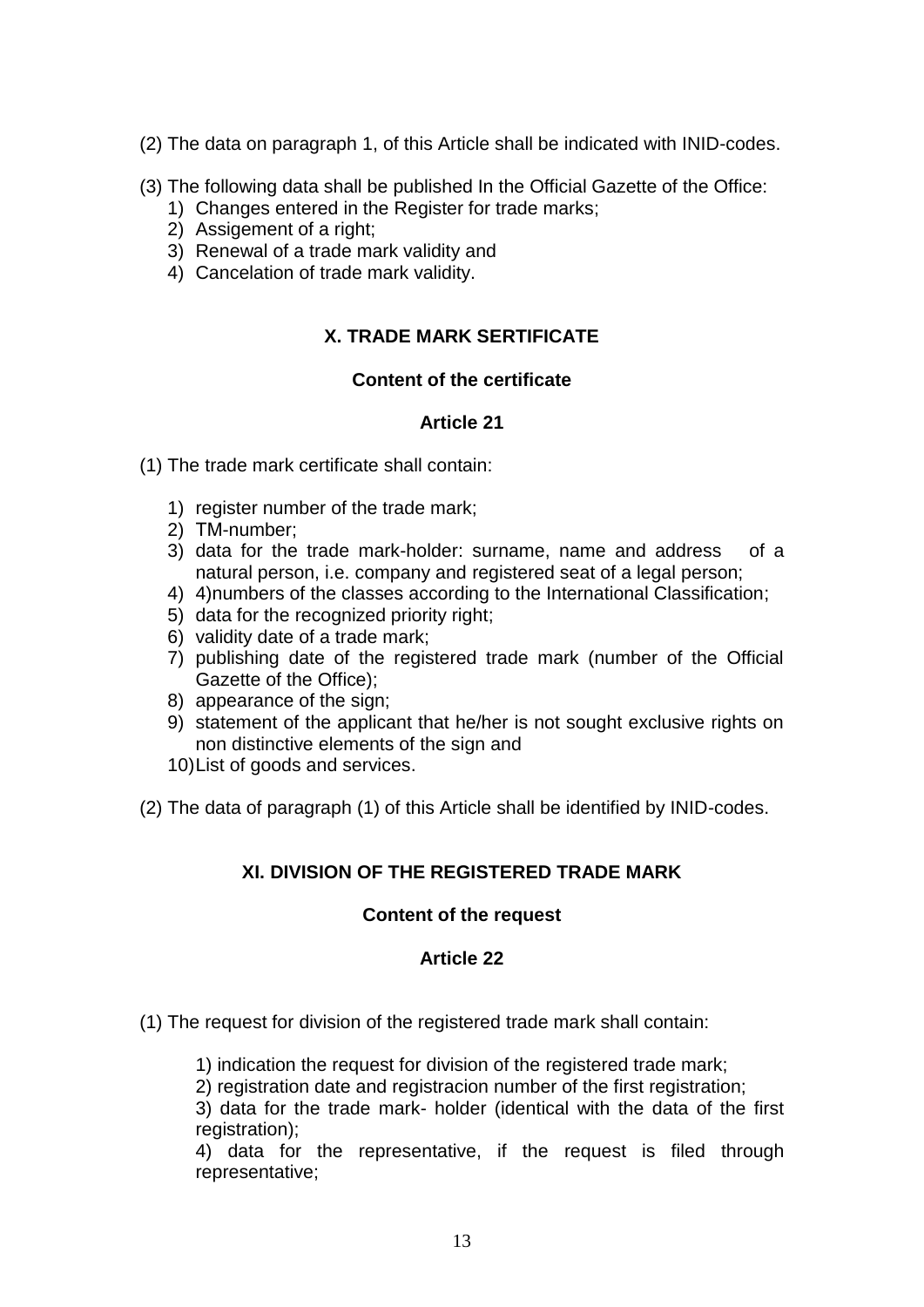5) List of goods and services, which shall be filed for the divisional registration of a trade mark as a separate part from the list of goods and services from the first registration of the trade mark and 6) evidence for paid fee for division of the registered trade mark.

(2) To every divisional registered trade mark derivied from the first registration of the trade mark shall be given a new register number.

### **XII. PROCEDURE FOR ENTERING CHANGES IN THE REGISTERS**

## **Changes that shall be entered**

### **Article 23**

The following changes shall be entered in the Register of trade marks application, i.e. in the Register of trade marks: change of name, i.e company name of the applicant, i.e the right-holder; change of address i.e registered seat of the applicant, i.e. the right-holder; enter, i.e. change of the representative; assigement of right, recording and invalidation of the licence; pledge; limitation of the list of goods and services; court decision regarding the declaration of nullification; Administrative court decisions; decisions regarding court protection of rights.

## **Contents and form of the request for entering changes**

### **Article 24**

(1) The request for the entry of changes in the appropriate register shall be filed in the Form DZIS-TM2 on A4 paper size.

(2) The following additional attachments shall be filed to the request of paragraph (1):

- 1) evidence for a legal ground of the change;
- 2) Power of attorney for appropriate change, if the request for entering changes is filed through representative and
- 3) evidence for paid appropriate fee.

(3) If the Act proving the legal ground is filed for the change of paragraph(2) 1 of this article, the Act is filed in original or a certified copy, completely or only the part, from which the change pursued is evident.

(4) If the Act of paragraph (3) of this article is filed in foreign language, the person filing the request to the Office shall submit a translatation in Macedonian language.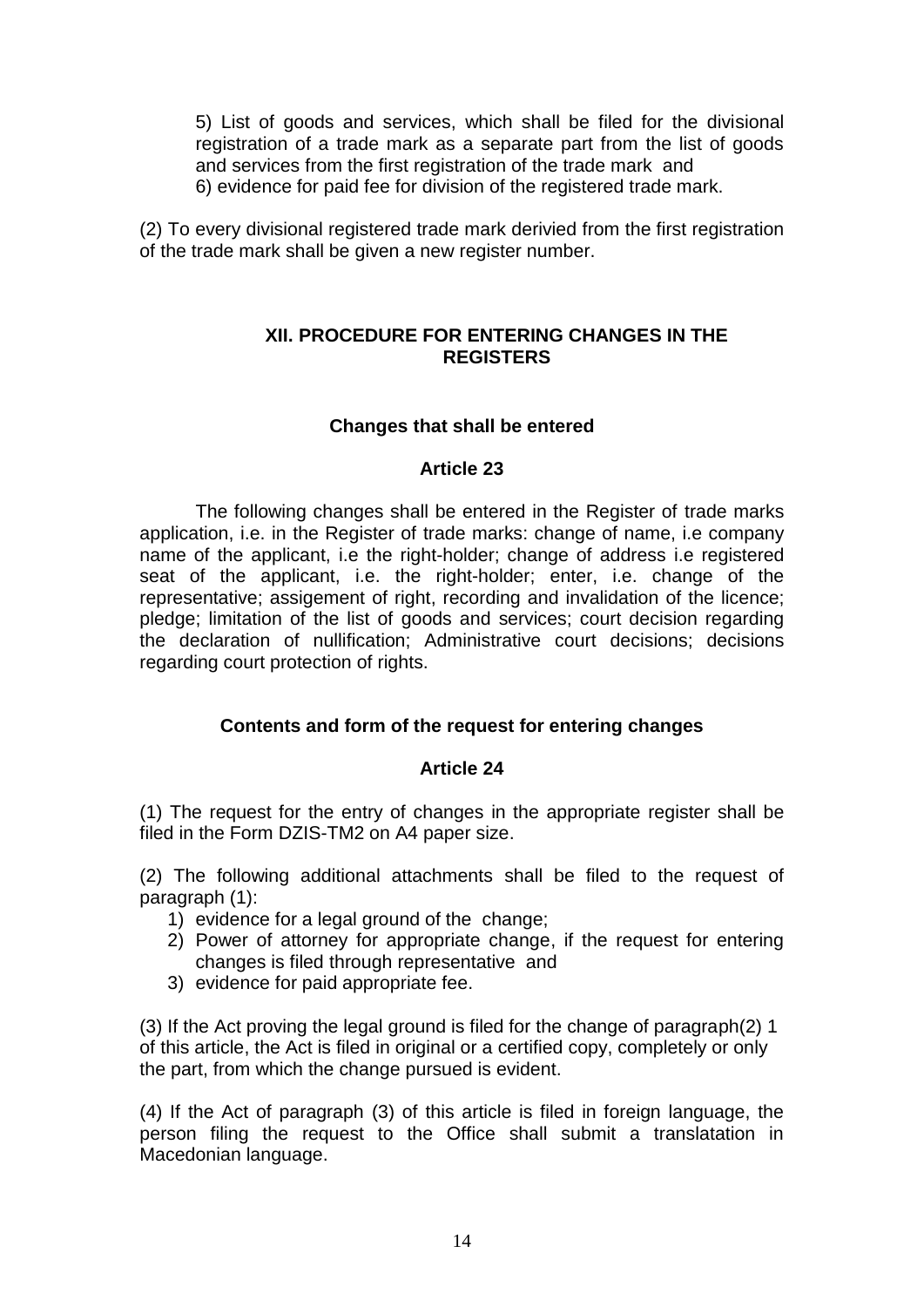(5) The Form DZIS-ТМ 2 of paragraph (1) of this article, given in Appendix 2, which forms an integral part of this Regulation.

# **Entry of homogenous changes in one request**

- (1) One request for entry of changes shall be filed according to Article 24 paragraph (1) of this Regulation in regard with the name and/ or address or change of a representative for more registered trade mark, i.e. more trade mark applications of the same holder, i.e. applicant, and in the request shall be indicated register numbers, i.e. TM-numbers to which the request refers to.
- (2) One request for entry of changes shall be filed according to Article 24 paragraph (1) of this Regulation in regard with several name and address changes for the same trade mark application or for the same registered trade mark, if all changes are indicated in the request in the order of their implementing, without any interruption of the continuity from the first until the last implemented change.
- (3) One request for entry of changes shall be filed according to Article 24 paragraph (1) of this Regulation in regard with the assigement of right which refers to more trade marks i.e. trade mark applications of the the same owener or applicant, if all register numbers, or TM-numbers are indicated in the request, and if the scope of the right that is transferred is equal and indicated in the request.
- (4) One request for entry of changes shall be filed according to the Article 24 paragraph (1) of this Regulation in regard with recording of a license of more trade marks, or more trade mark applications, if all register numbers, or TM-numbers are indicated in the request, and if the right- holder, the licensee and the scope of the license remain the same.
- (5) The number of copies of the form in which the requests for the entry of changes are filed according to paragraphs (1), (2), (3) and (4) of this Article shall be equal to the number of the registered trade marks, or trade mark applications to which the change refers to.
- (6) If entry of more changes with one request is required, for every single change fees and expenses shall be paid.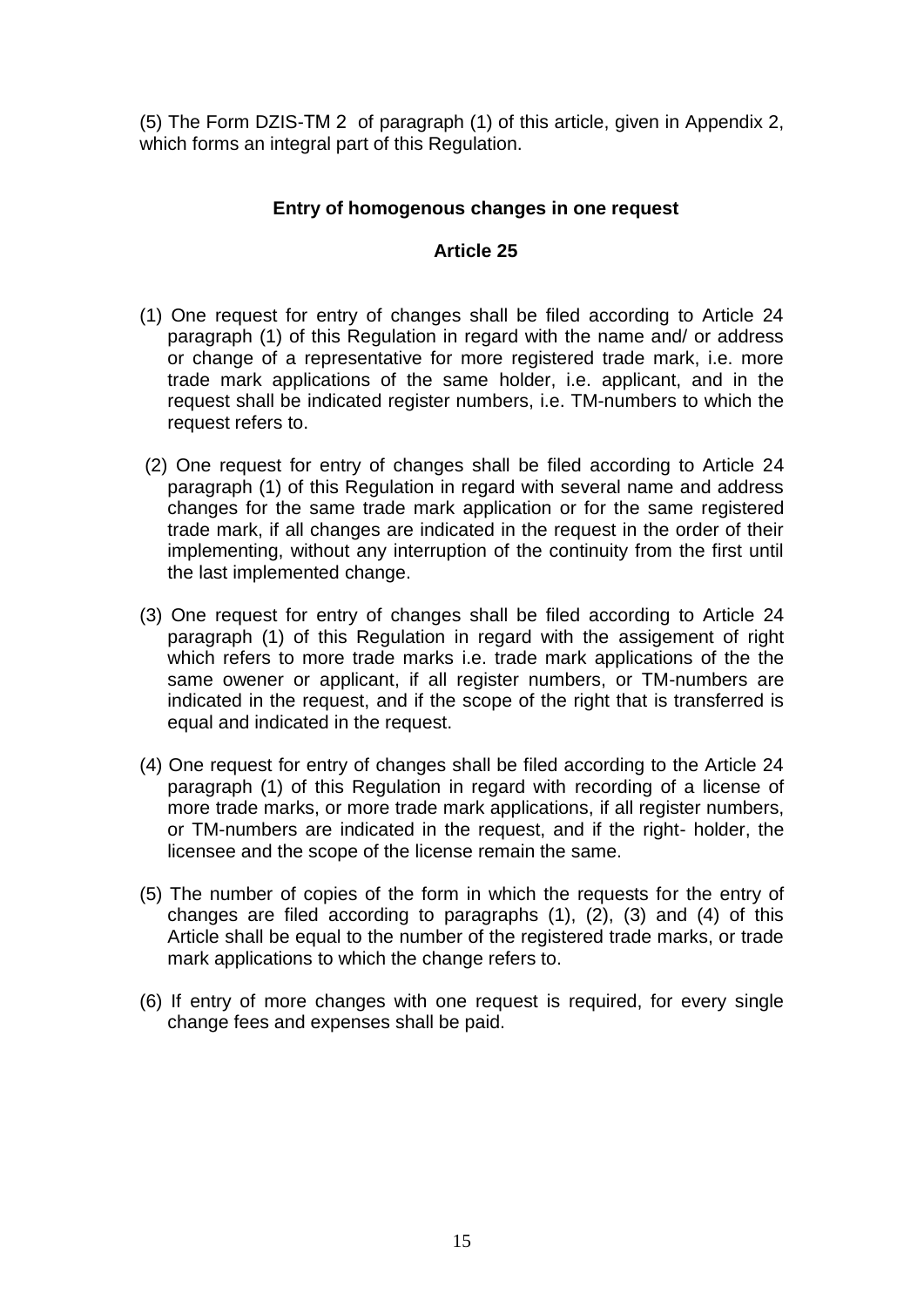# **Entry of a partial assigement and limitation**

## **Article 26**

If entry of a partial assigement of the right of a trade mark application, i.e.registered trade mark is required, the provisions of the Article 12 and 22 of this regulation are pursuant applied.

### **Procedure for entry of changes**

### **Article 27**

- (1) If the request is filed in accordance with Articles 24, 25 and 26 of this Regulation, and the evidence meet the requirements for the change the Office adopts a decision for entry of changes.
- (2) If the request is filed in accordance with Articles 24 and 25 Paragraph (2) of this Regulation, the Office adopts a decision for the latest change indicating all changes mentioned in the request.
- (3) Changes which are entered in the Register of applications which occurred after the publishing of the application in the Official Gazete of the Office and changes entered in the trade mark register shall be published in the Official Gazette of the Office, after filing the evidence of paid fees.
- (4) If the request for the entry of changes is not filed in accordance with Articles 24, 25 and 26 of this Regulation, the Office shall invite the applicant of the request to complete the request in the prescribed term.
- (5) If the applicant of the request does not act in accordance with the Office notification, the request for change shall be rejected.
- (6) If the legal ground of the request for the entry of changes does not meets the prescribed requirements of the Law on Industrial Property, or if data for the request do not contemplate with the data of the register, the Office will invite the applicant to explain the reasons for wich the changes may not entry in register.

## **XIII. RENEWAL OF A TRADE MARK VALIDITY**

### **Content and form of the request**

### **Article 28**

(1) The request for renewal of the trade mark validity shall be filed on the Form DZIS-TM3, on paper A4, in two copies.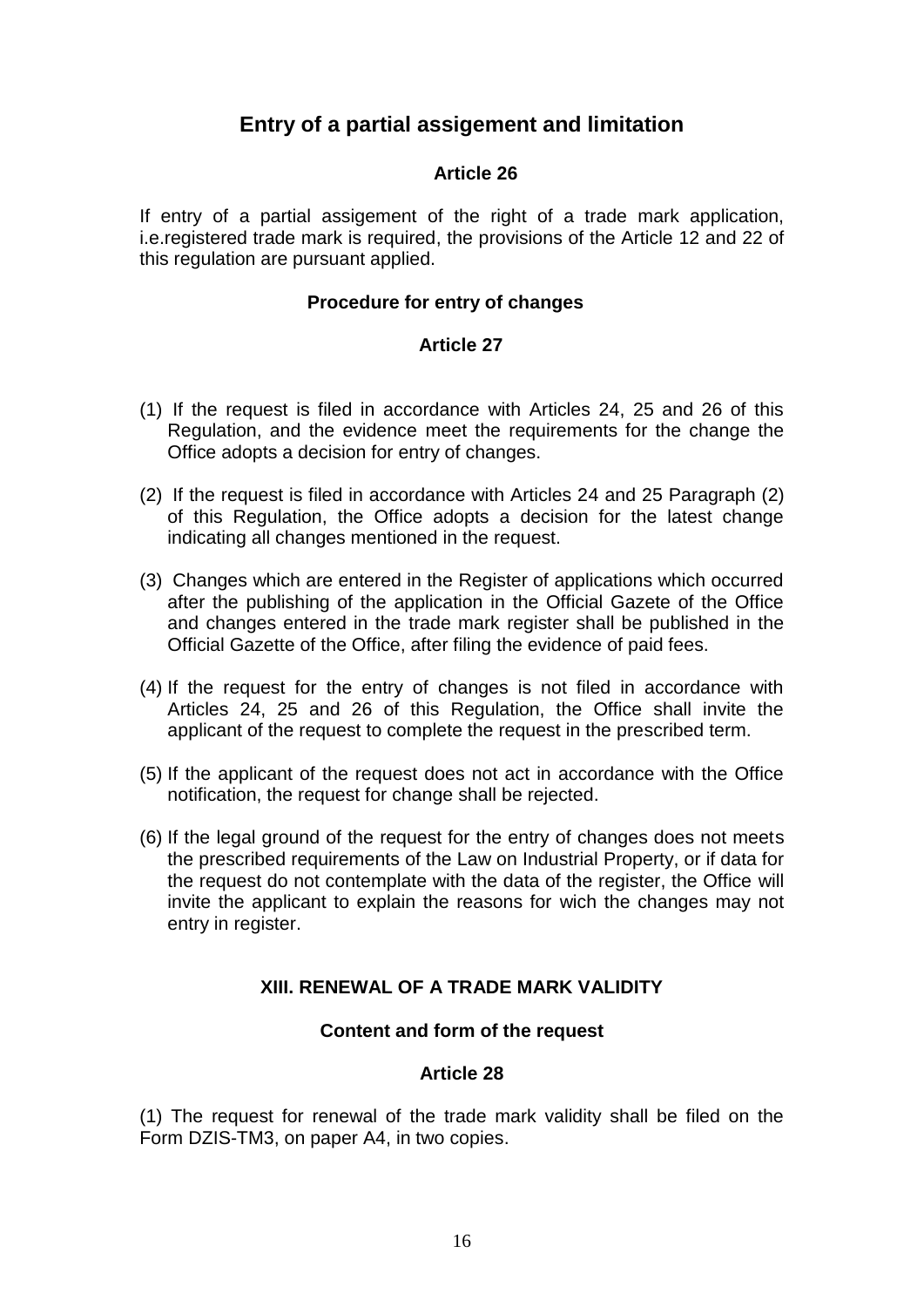(2) The following additional attachments shall be filed to the request of paragraph (1):

- 1) if the renewal of the validity is sougt only for some of the goods and services for which the trade mark is registered, the list of goods and services;
- 2) Power of attorney, if the request is filed through representative and
- 3) evidence for paid appropriate fee.

(3) the Form DZIS-TM3*,* given in Appendix 3 which forms an integral part of this Regulation*.*

# **XIV. CANCELATION OF A TRADE MARK VALIDITY**

### **Contents of the request**

- (1) The request for cancelatin of the trade mark validity shal contain:
	- 1) indication of the reasons for wich according to the Article 213 of the Law on Industrial Property is sought;
	- 2) data of the applicant: surname, name and address of a natural person, i.e. company and registered seat of a legal person;
	- 3) representative data, if the request is filed through a representative: surname, name and address of a natural person, i.e.company and registered seat of a legal person;
	- 4) data for the trade mark-holder for which a request for cancelation of validity in case of non-use is filed: name and surname for a natural person, or company name and registered seat for a legal person;
	- 5) register number of the trade mark;
	- 6) explanation of the reasons for which the request for cancelation of the trade mark validity is sought;
	- 7) legal interest for cancelation of the trade mark validity and
	- 8) signature and seal of the applicant of the request;
- (2) The following attachments shall be filed to the request of paragraph (1):
	- 1) Power of attorney, if the request is filed through representative;
	- 2) evidence of the reasons for cancelation of a trade mark validity and
	- 3) evidence for paid appropriate fee.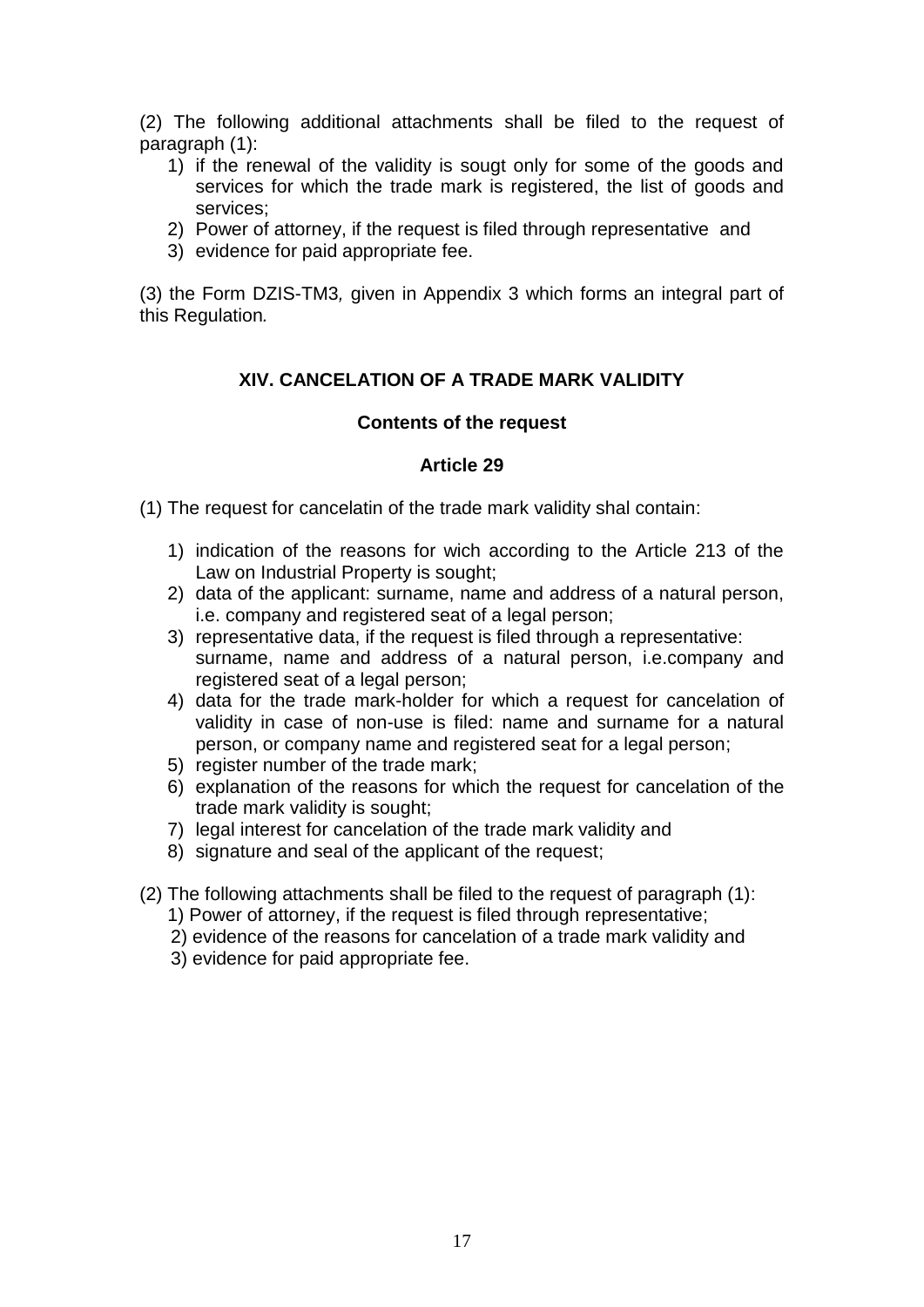# **XV. INTERNATIONAL REGISTRATION OF TRADE MARKS**

### **Initiation of the procedure**

### **Article 30**

The procedure for international registration of a trade mark shall be initiated upon filing an application for international registration to the Office.

# **Article 31**

## **Content and form of the request**

(1) The application for international registration of a trade mark shall contain a request for international registration of trade mark in the Form DZIS-MTM4, on A4 paper in three copies;

(2)The following constituent elements and attachments shall be filed in written to the trade mark application of paragraph (1) of this article:

- 1) appearance of the sign if the sign is figurative in three copies;
- 2) list of goods and services, if the space provided in the form of the request for International registration of trade mark is not sufficient;
- 3) evidence for paid fees according to the Law on Administrative Fees of the Republic of Macedonia and fees according to the Madrid Agreement Concerning the International Registration of Marks (hereinafter: Madrid Agreement), i.e. or Protocol Relating to the Madrid Agreement Concerning the International Registration of Marks (hereinafter: Madrid Protocol) and
- 4) complete Power of attorney, if the application is filed through a representative.

(3) The list of goods and services and the colors if the sign is in color shall be in French, if the application is filed in compliance with the Madrid Agreement i.e. in French or English, if the application is filed according to the Madrid Protocol, in three copies;

(4) The Form DZIS-МТМ4 is given in Appendix 4 which forms an integral part of this Regulation.

## **Identity of the data**

- (1) All data of the international trade mark application must be identical with the data of the Register of trade mark applications, i.e. Register of trade marks in the Republic of Macedonia.
- (2) List of the goods and services may comprise all products and services, or part of the goods and services contained in the application or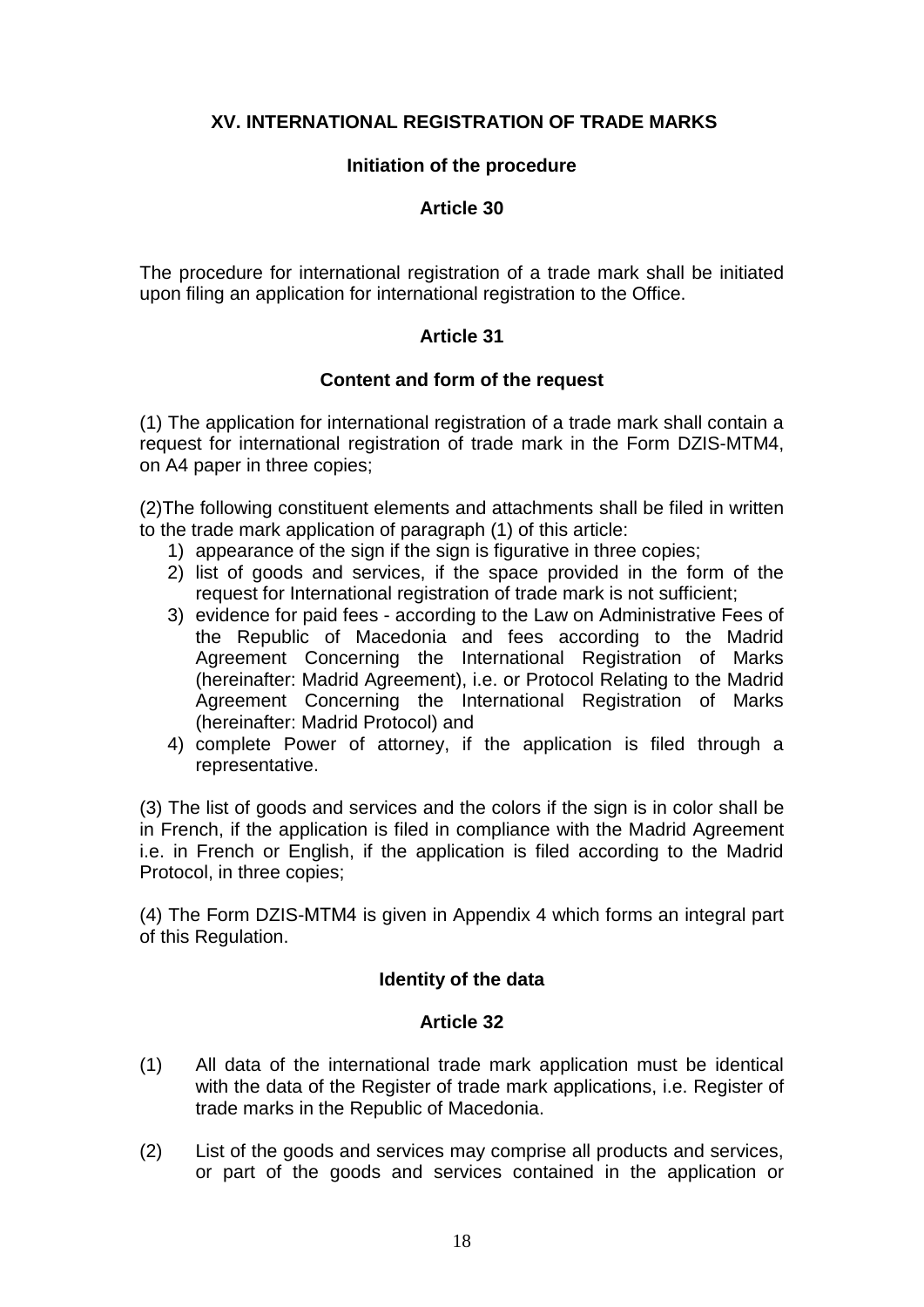registration of a trade mark in the Republic of Macedonia, on whose base an application for international registration of a trade mark is filed.

# **Procedure following the international application**

# **Article 33**

(1) Following the receipt of the application for international registration, the Office shall examine whether the application is filed in compliance with the provisions of this Regulation.

(2) If the application is not filed in compliance with the provisions of this Regulation, the Office shall invite the applicant to correct the application in a term of 30 days from the day of reference receipt.

(3) If the applicant shall not proceed according to the reference in a term of the paragraph 2 of this Article, the Office shall make a decision for refusal of the application for international registration of a trade mark.

# **Delivering the application to the International Bureau**

## **Article 34**

The Bureau shall deliver the complete application to the International Bureau of the World Organization for Intellectual Property, in compliance with the Madrid Agreement or Madrid Protocol and the Regulation of the Madrid Agreement and Madrid Protocol.

## **Entering the changes in the International Register**

## **Article 35**

(1) Upon request of the applicant, i.e. the holder of the internationally registered trade mark, the Office shall proceed the request for entry in the International Register of all changes provided with the provisions of the Madrid Agreement or Madrid Protocol.

(2) The request for the entry of changes in the International Register shall contain:

- 1) number of the international application or registration;
- 2) name and address of the applicant for the international application or holder of the international registration;
- 3) name and address of the person filing the request;
- 4) name and address of the representative if the request is filed through representative;
- 5) the type of the change shall be clearly indicated and
- 6) signature and seal of the person filing the request, or his representative.